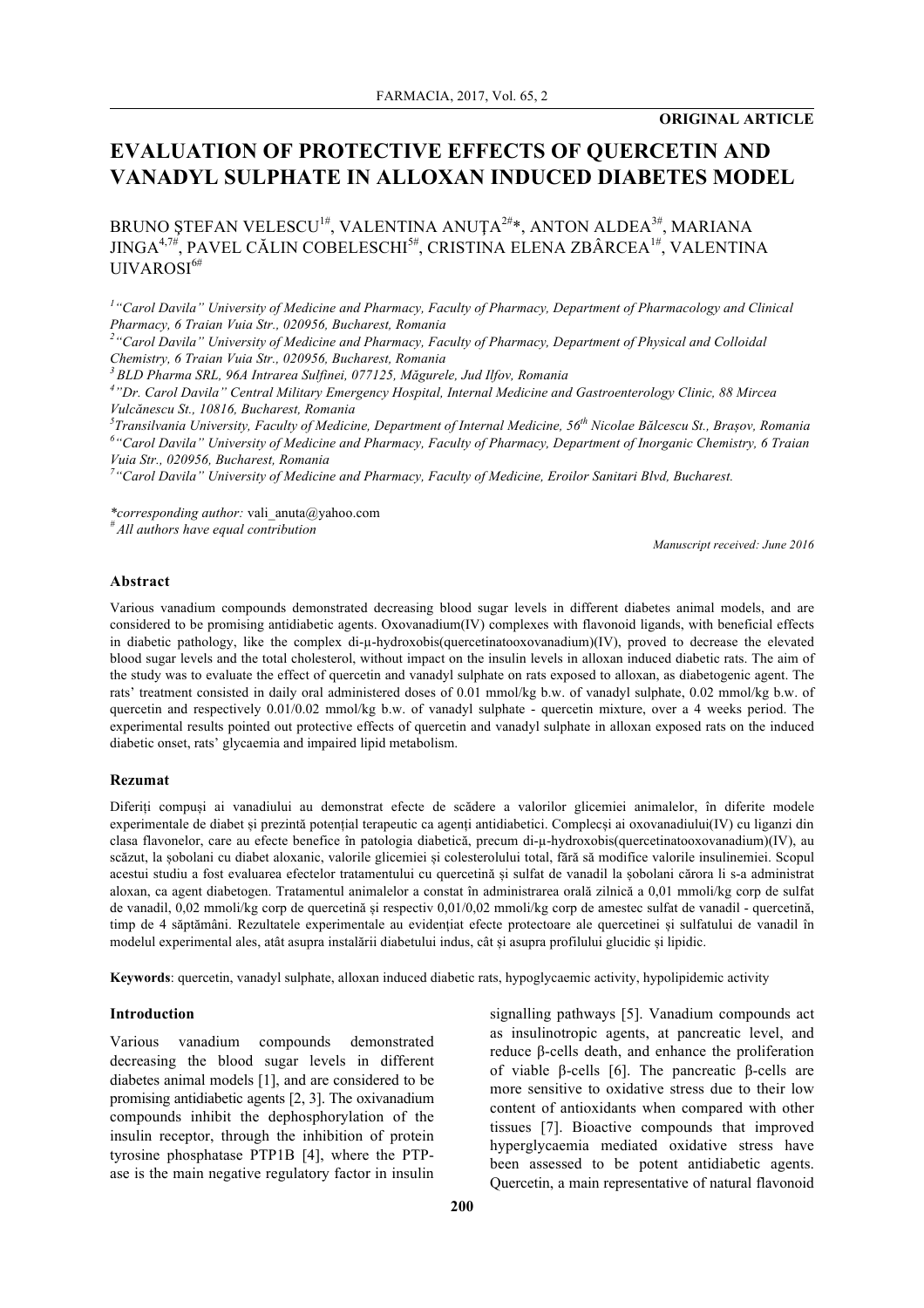class, has been reported to possess hypoglycaemic activity by improving the glucose and oxidative metabolisms which are affected during diabetes. After the treatment with intraperitoneal injection of quercetin (10 and 15mg/kg b.w./day for 10 days) in streptozocin (STZ)-induced diabetic and normal rats it was observed that the plasma glucose level of diabetic rats decreased in a dose dependent manner, with a significant reduction of plasma cholesterol and triglycerides. In normal rats, after the quercetin administration, the plasma glucose level of normal animals remained unaffected with an increase of plasma cholesterol and triglycerides [8]. Decrease in plasma glucose, alleviation of diabetic symptoms and liver injury, were observed in male STZ induced diabetes mice that received 0.1 and 0.5% quercetin respectively, supplemented diet for 2 weeks [9]. Diabetic status in rats with STZ-induced diabetes was found to be ameliorated in the quercetin-fed diabetic group compared to a starchfed diabetic group, at a dose of 1 g per kilogram of diet for 6 weeks [10]. Beneficial effects of quercetin on plasma glucose were explained by mechanisms such as: increase in hepatic glucokinase activity, increase in the number of pancreatic islets [8], inhibition of cyclin dependent kinase inhibitor 1A (CDKN1A) expression in pancreas [9], inhibition of insulindependent activation of phosphoinositide 3-kinase (PI-3K) [11].

Apart of the beneficial effects on diabetes status, it was evidenced a protective effect of quercetin on hyperglycemia induced by STZ in rats. In a study with quercetin administered for 3 days (15 mg/kg b.w. day, intraperitoneal injection) prior to STZ induction of diabetes, the quercetin administration being continued to the end of the study (for 25 days), it was observed that quercetin had no effect on the plasma glucose level of normal animals, but its pre- treatment was able to prevent the induction of diabetes by single intraperitoneal injection of STZ exposed rats [12].

The effectiveness of vanadium compounds appears to be correlated to the oxidation state of the metal [13], the chemical nature of the compound (inorganic salt or complex combination) [14] and nevertheless the used ligand [15, 16]. The lower toxicity of oxovanadium(IV) salts [17] lead to the development of different series of oxovanadium(IV) complexes with different ligands. Oxovanadium(IV) complexes with flavonoid ligands, with beneficial effects in diabetic pathology [18, 19], like the complex di-µhydroxobis(quercetinatooxovanadium(IV) [20], proved to decrease the elevated blood sugar levels and the total cholesterol, without impact on the insulin levels in alloxan diabetic rats [21].

The aim of the current study was to evaluate the effect of a quercetin and vanadyl sulphate treatment on rats exposed to alloxan, as diabetogenic agent.

The rats' treatment consisted in daily oral administrated doses of 0.01 mmol/kg b.w. vanadyl sulphate, 0.02 mmol/kg b.w. of quercetin and respectively 0.01/0.02 mmol/kg b.w. of vanadyl sulphate quercetin mixture, over a 4 weeks period. The experimental results pointed out protective effects of quercetin and vanadyl sulphate treatment in alloxan exposed rats, on the induced diabetic onset, rats' glycaemia and impaired lipid metabolism.

# **Materials and Methods**

# *Materials*

Alloxan monohydrate, vanadyl sulphate pentahydrate and quercetin where purchased from Sigma-Aldrich, Germany. All chemicals were of analytical grade and used without further purification. *Animals*

Male Wistar rats weighing  $202 \pm 13$  g obtained from the "Cantacuzino" Institute, Bucharest, Romania were used. The rats were housed in plastic cages in an air-conditioned animal room and fed on granulated food with free access to water. The temperature and relative humidity were continuously monitored using a thermohygrometer. The temperature was generally maintained between 20ºC and 22ºC and the relative humidity also, between 35 - 45%.

All procedures were carried out in accordance with the Directive  $86/609/EEC$  of  $24<sup>th</sup>$  November 1986, on the protection of animals used for experimental and other scientific purposes.

# *Experimental design*

The animals were randomly divided into 5 groups of 8 rats each: (1) (N) rats treated with distilled water 1 mL/100 g b.w. for 28 days, the control group, including healthy rats, not subjected to diabetes induction; (2) (D) rats treated with distilled water 1 mL/100 g b.w. for 28 days subjected to diabetes induction; (3) (V) rats treated with vanadyl sulphate 0.01 mmol/kg b.w., aqueous solution 0.1 mmol  $%$  for 28 days; (4) (Q) rats treated with quercetin 0.02 mmol/kg b.w., aqueous suspension 0.2 mmol  $\%$  for 28 days; (5) (VQ) rats treated with vanadyl sulphate - quercetin mixture 0.01/0.02 mmol/kg b.w., aqueous suspension of vanadyl sulphate/quercetin 0.1/0.2 mmol% for 28 days.

All substances were daily oral administered, in a corresponding volume of 1 mL/100 g b.w., for 28 days.

In the  $28<sup>th</sup>$  day of the experiment, 2 hours after the treatments administration, the animals were exsanguinated and serum was collected for biochemical analyses.

## *Diabetes induction*

In the  $21<sup>st</sup>$  day of the experiment, after an 18 hours fasting period, and 2 hours after the treatments administration, animals from groups D, V, Q and respectively VQ were exposed to 130 mg/kg b.w.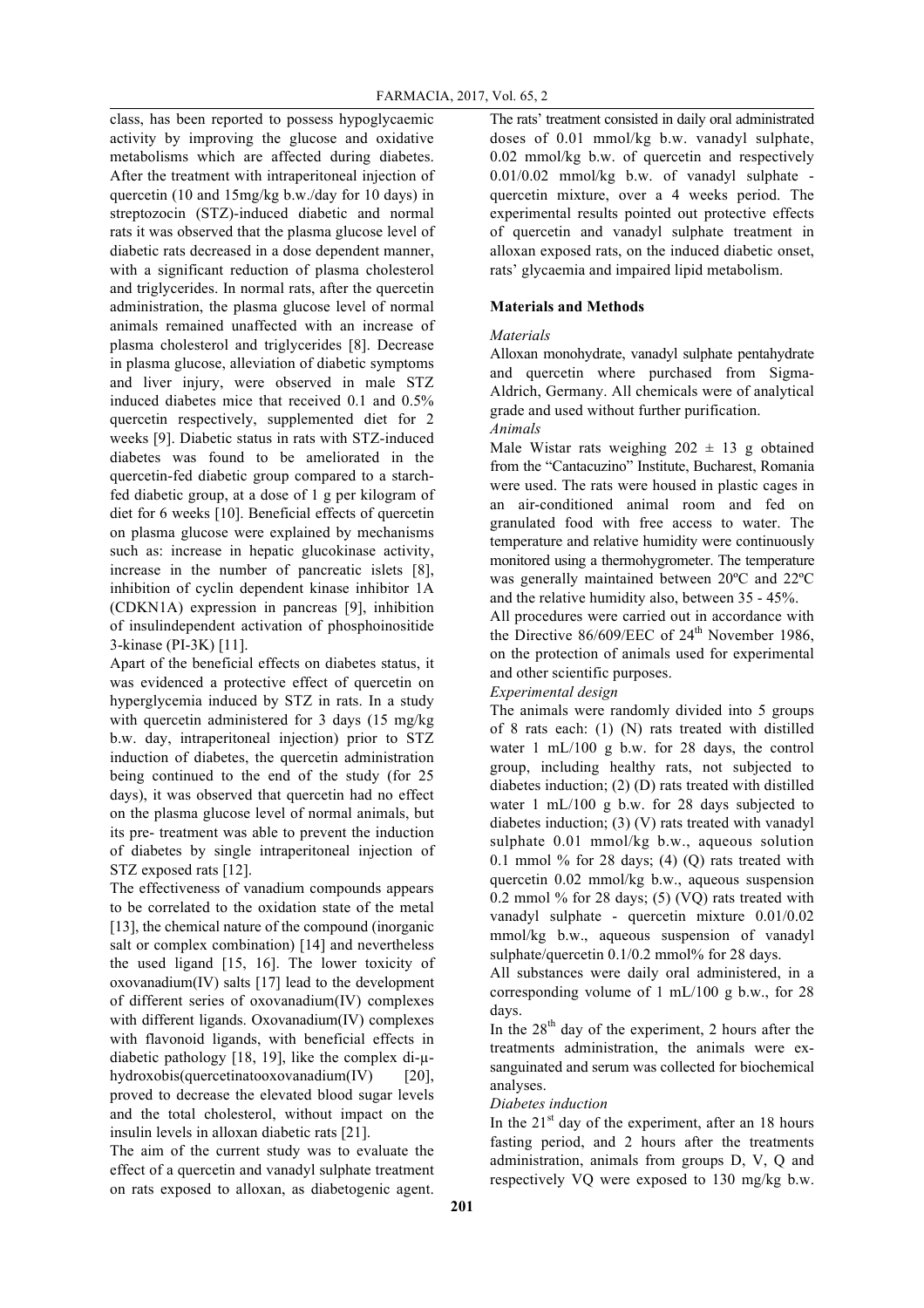alloxan as 13% saline solution, intraperitoneally. Diabetes onset was determined in the  $25<sup>th</sup>$  day of the experiment. Animals with blood sugar levels over 200 mg/dL were considered diabetic [22, 23].

#### *Venous glucose evaluation*

Venous glucose measurements were performed on blood collected (by puncture) from the tail vein, with a commercial kit for glucose monitoring BioLand G-423 glucometer, BioLand Technology LTD, in days 1, 8, 15, 22, of the experiment. *Biochemical analysis*

At the end of the experiment, biochemical parameters (glucose, total cholesterol, HDL-cholesterol, triglycerides, alanine aminotransferase (ALT), aspartate aminotransferase (ALT)) were assessed using commercially available diagnostic kits (Liquick Cor®) from Cormay.

*Statistical analyses*

Statistical analyses were performed with GraphPad Prism version 5.00 for Windows, GraphPad Software, San Diego California USA, www.graphpad.com. The experimental data was tested for the normal distribution applying D'Agostino & Pearson test (data set  $\geq$  8) or Kolmogorov-Smirnov (data set < 8). If the results distribution did not pass the normality distribution tests, outliers were identified and excluded by applying the exclusion criteria described by Romanian Pharmacopoeia  $10^{th}$  edition [24]. Results are expressed as mean  $\pm$  standard deviation. The applied t test has a 90% confidence interval (CI90%). Statistical significance was considered for  $p < 0.05$ .

### **Results and Discussion**

*Venous glycaemia dynamics prior to diabetes induction*

The mean venous glycaemia values, prior to diabetes induction and statistical significance are presented in Table I and depicted in Figure 1.

## **Table I**

|                               |                    |                                                     | Venous glycaemia evolution prior to diabetes induction |                  |
|-------------------------------|--------------------|-----------------------------------------------------|--------------------------------------------------------|------------------|
|                               |                    | Venous glycaemia (mg/dL)                            |                                                        |                  |
| Group                         | Day 1              | Day 8                                               | <b>Day 15</b>                                          | Day 22           |
| D                             | $132.00 \pm 9.17$  | $121.13 \pm 8.79$                                   | $102.75 \pm 6.98$                                      | $89.50 \pm 4.84$ |
| V                             | $127.75 \pm 11.54$ | $103.50 \pm 8.25$                                   | $95.63 \pm 17.58$                                      | $76.38 \pm 5.40$ |
| $\mathbf 0$                   | $128.13 \pm 10.71$ | $105.88 \pm 10.37$                                  | $89.25 \pm 9.42$                                       | $85.25 \pm 6.09$ |
| VQ                            | $139.63 \pm 9.15$  | $107.50 \pm 15.43$                                  | $97.00 \pm 12.63$                                      | $81.75 \pm 5.31$ |
|                               |                    | Statistical analyses of the data (t test, CI90%, p) |                                                        |                  |
| $\mathbf{D}$ vs. $\mathbf{V}$ | n/s                | ${}_{\leq 0.05}$                                    | n/s                                                    | ${}_{\leq 0.05}$ |
| $\bf{D}$ vs. $\bf{O}$         | n/s                | ${}_{0.05}$                                         | ${}_{0.05}$                                            | ${}_{0.05}$      |
| $D \nu s. VQ$                 | n/s                | ${}_{0.05}$                                         | n/s                                                    | ${}_{0.05}$      |
| $V$ vs. $\Omega$              | n/s                | n/s                                                 | n/s                                                    | ${}_{\leq 0.05}$ |
| $V$ vs. $VQ$                  | n/s                | n/s                                                 | n/s                                                    | n/s              |
| Q vs. VQ                      | n/s                | n/s                                                 | n/s                                                    | n/s              |

 $CI90\% - 90\%$  confidence interval;  $n/s - not$  significant



Mean venous glycaemia dynamics prior to diabetes induction

The animals treated with vanadyl sulphate, quercetin and the mixture vanadyl sulphate-quercetin showed a decrease of the relative elevated initial venous glycaemia levels with statistical significance when compared within the groups ( $p < 0.05$ ) or with the untreated animals (group D).

After 3 weeks of treatment with vanadyl sulphate, quercetin and the mixture vanadyl sulphate-quercetin, the most important decrease in venous glycaemia

levels was found for the vanadyl sulphate group when compared to the D group.

## *Diabetes induction*

In the  $22<sup>nd</sup>$  day of the experiment animals from the groups D, V, Q, VQ were exposed to alloxan in order to induce diabetes. 72 hours after the alloxan administration, 70.83% animals were found diabetic, with a glycaemic increase of 446.07% compared to the baseline (Mann-Whitney test,  $p < 0.05$ ).

Table II highlights are presented data regarding the treatment protection against diabetes onset incidence ratio (IR), the treatment protection against diabetes onset incidence ratio report (IRR), and diabetes onset % risk (RR%) reported to D group.

### **Table II**

The treatments protection against diabetes onset incidence, reported to group D

|             | D     |       | O     | VO    |
|-------------|-------|-------|-------|-------|
| IR          | 0.125 | 0.25  | 0.5   | 0.25  |
| IRR $vs. D$ |       |       |       |       |
| RR(%)       |       | 85.71 | 57.14 | 85.71 |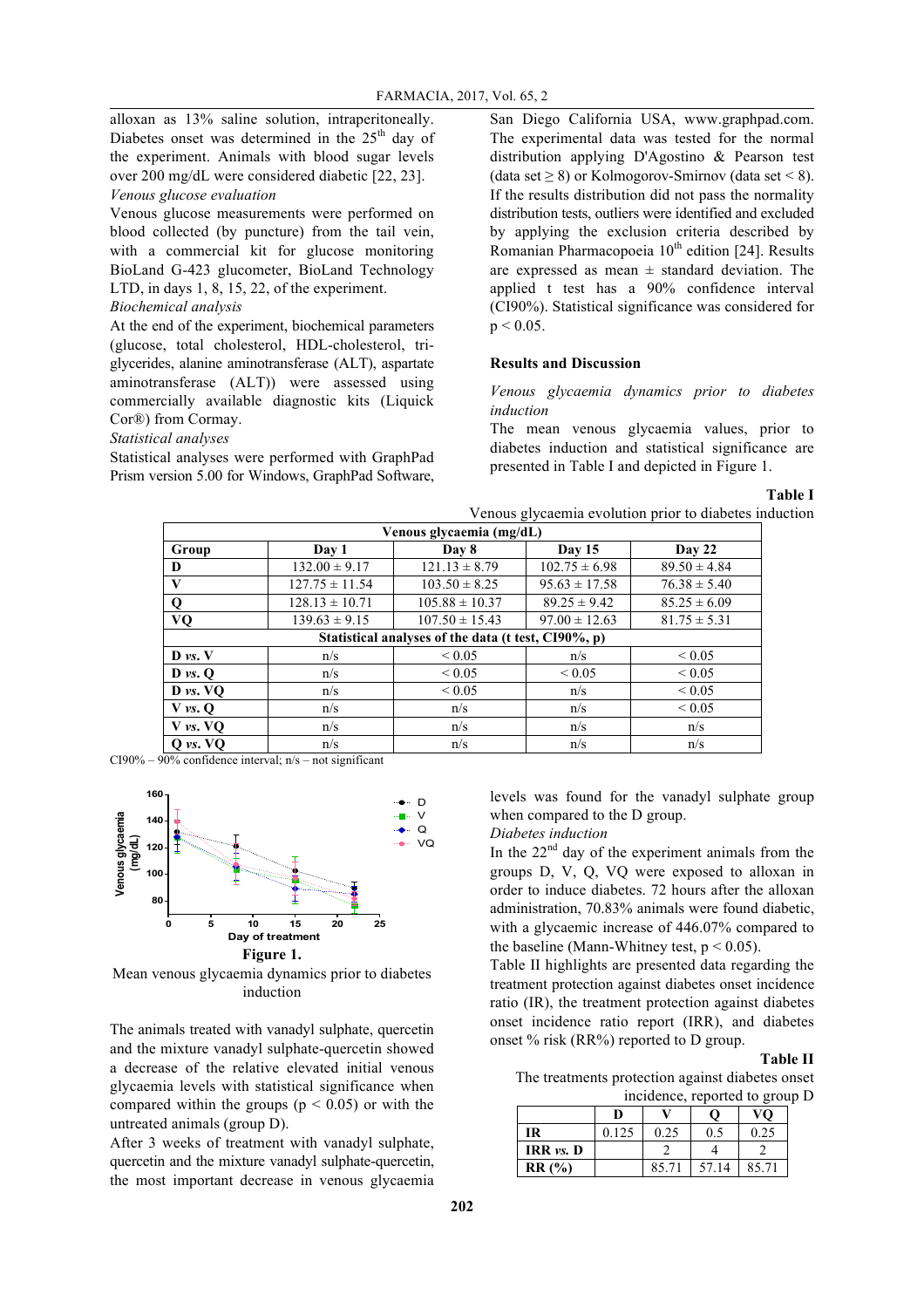The non-diabetic animals IR was higher for the animals treated with quercetin when compared to the vanadyl sulphate (V) and the vanadyl sulphate quercetin (VQ) groups. Apparently, in the experimental model used, nor vanadyl sulphate, neither vanadyl sulphate - quercetin mixture enhanced diet did not delay the diabetes onset after the alloxan administration.

# *Biochemical analysis*

*Glucose serum levels* and the glycaemia lowering effect are presented in Table III. This was calculated as % of reduction in glycaemia level reported to diabetic group using the formula: (D group mean value - Treated group value)/D group mean value \* 100.

#### **Table III**

|                        |  | Serum glycaemia dynamics in the studied groups of animals |
|------------------------|--|-----------------------------------------------------------|
| $G$ lycaemia $(mg/dL)$ |  |                                                           |
|                        |  | vο                                                        |

| Group                                        |                    |                                                               |                   |                     |                     |
|----------------------------------------------|--------------------|---------------------------------------------------------------|-------------------|---------------------|---------------------|
| Mean $\pm$ S.D.                              |                    | $99.83 \pm 11.93$   $869.36 \pm 277.53$   $560.57 \pm 275.09$ |                   | $325.70 \pm 138.29$ | $265.16 \pm 144.26$ |
|                                              | Group <i>vs.</i> N | ${}_{0.05}$                                                   | ${}_{0.05}$       | ${}_{0.05}$         | ${}_{0.05}$         |
|                                              | Group vs. D        |                                                               | ${}_{0.05}$       | ${}_{0.05}$         | ${}_{0.05}$         |
| It test, CI90%, p $\mathop{\upharpoonright}$ | Group vs. V        |                                                               |                   | ${}_{0.05}$         | ${}_{0.05}$         |
|                                              | $VO$ vs. $O$       |                                                               |                   | n/s                 |                     |
| % reduction in rats' glycaemia               |                    |                                                               | $35.52 \pm 31.64$ | $62.54 \pm 15.91$   | $69.50 \pm 16.59$   |

 $CI90\% - 90\%$  confidence interval;  $n/s - not$  significant

At the end of the experiment, the animals treated with vanadyl sulphate, quercetin and the vanadyl sulphate-quercetin mixture demonstrated a decreasing effect of the elevated glycaemia levels when compared to the diabetic animals (group D) ( $p < 0.05$ ). The most important glycaemia decrease was observed for the animals treated with the mixture vanadyl sulphate-quercetin, but the treatments did not normalise the glycaemia levels.

*The lipidic profile* was assessed as total cholesterol, HDL-cholesterol and triglycerides.

*Total Cholesterol* values and the lowering effect are presented in Table IV. This was calculated as % of reduction in total cholesterol level reported to diabetic group using the formula: (D group mean value - Treated group value)/D group mean value \* 100.

**Table IV**

| Serum total cholesterol dynamics in the studied groups of animals<br>8. I CI I . I . 1 . 11 I . |  |  |  |
|-------------------------------------------------------------------------------------------------|--|--|--|
|                                                                                                 |  |  |  |

| Total Cholesterol (mg/dL)                                       |                    |                          |                          |                    |                    |                    |  |  |  |
|-----------------------------------------------------------------|--------------------|--------------------------|--------------------------|--------------------|--------------------|--------------------|--|--|--|
| Group                                                           |                    |                          |                          |                    |                    |                    |  |  |  |
| $Mean \pm S.D.$                                                 |                    | $92.56 \pm 3.71$         | $178.90 \pm 28.69$       | $163.81 \pm 28.57$ | $125.75 \pm 26.38$ | $108.45 \pm 18.64$ |  |  |  |
|                                                                 | Group $vs. N$      | $\overline{\phantom{a}}$ | ${}_{0.05}$              | ${}_{0.05}$        | ${}_{0.05}$        | ${}_{0.05}$        |  |  |  |
| t test, $C190\%$ , p                                            | Group <i>vs.</i> D | $\overline{\phantom{a}}$ | $\overline{\phantom{a}}$ | n/s                | ${}_{0.05}$        | ${}< 0.05$         |  |  |  |
|                                                                 | Group $vs. V$      |                          | $\overline{\phantom{a}}$ |                    | ${}_{0.05}$        | ${}< 0.05$         |  |  |  |
|                                                                 | $VQ$ vs. $Q$       |                          |                          |                    | n/s                |                    |  |  |  |
| % reduction in rats' total cholesterol<br>$8.43 \pm 15.97$<br>٠ |                    | $29.71 \pm 14.74$        | $39.38 \pm 10.42$        |                    |                    |                    |  |  |  |

CI90% – 90% confidence interval; n/s – not significant

At the end of the experiment, the animals treated with quercetin and the vanadyl sulphate-quercetin decreased mixture the elevated total cholesterol levels when compared to the diabetic animals (group D) ( $p < 0.05$ ). The vanadyl sulphate treatment did not influence the total cholesterol levels when compared to the diabetic animals ( $p > 0.05$ ), but the treatments did not normalise the total cholesterol levels.

*HDL-Cholesterol* values and the variations, calculated as % of change in HDL-cholesterol level reported to diabetic group using the formula: (D group mean value - Treated group value)/D group mean value \* 100, are presented in Table V.

**Table V**

| Serum HDL-Cholesterol dynamics in the studied groups of animals |  |  |  |
|-----------------------------------------------------------------|--|--|--|
|-----------------------------------------------------------------|--|--|--|

| HDL-Cholesterol (mg/dL)          |                    |                          |                  |                   |                   |                   |  |  |
|----------------------------------|--------------------|--------------------------|------------------|-------------------|-------------------|-------------------|--|--|
| Group                            |                    |                          |                  |                   |                   |                   |  |  |
| $Mean \pm S.D.$                  |                    | $35.03 \pm 2.82$         | $21.53 \pm 7.63$ | $20.19 \pm 3.90$  | $27.10 \pm 8.21$  | $28.59 \pm 5.58$  |  |  |
|                                  | <b>Group</b> vs. N |                          | ${}_{0.05}$      | ${}_{0.05}$       | ${}< 0.05$        | ${}< 0.05$        |  |  |
|                                  | <b>Group</b> vs. D | $\overline{\phantom{a}}$ |                  | n/s               | n/s               | n/s               |  |  |
| t test, $C190\%$ , p             | Group vs. V        |                          |                  |                   | ${}_{0.05}$       | ${}< 0.05$        |  |  |
|                                  | $VO$ vs. $O$       | $\overline{\phantom{0}}$ |                  |                   | n/s               |                   |  |  |
| % change in rats'HDL-cholesterol |                    |                          |                  | $-6.24 \pm 18.10$ | $25.84 \pm 38.12$ | $32.77 \pm 25.92$ |  |  |

 $CI90\% - 90\%$  confidence interval;  $n/s - not$  significant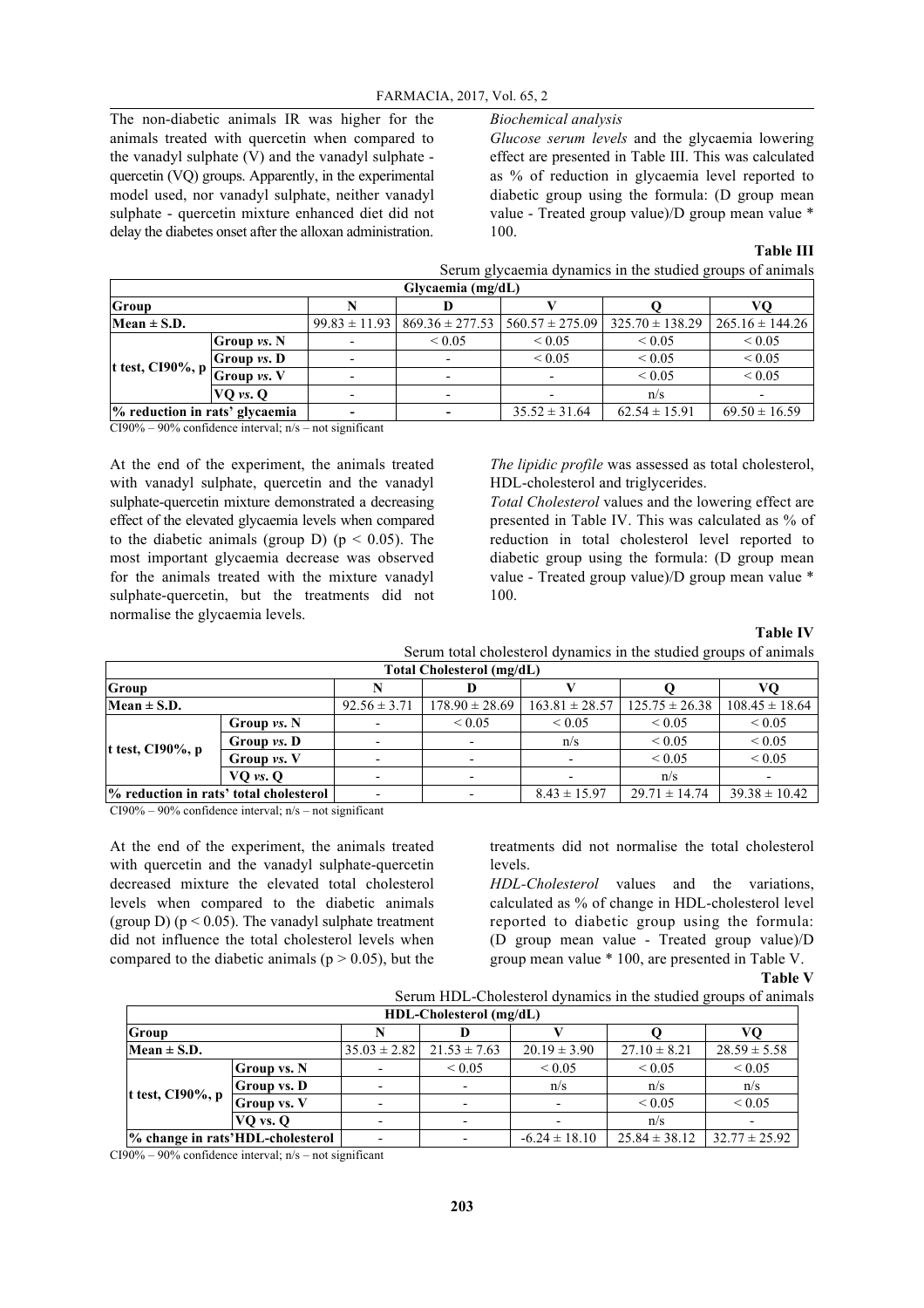At the end of the experiment, the animals treated with quercetin and the vanadyl sulphate-quercetin mixture increased the HDL-cholesterol levels when compared to the diabetic animals, without statistical significance ( $p > 0.05$ ). The vanadyl sulphate treatment lead to a decrease in HDL-cholesterol levels when compared to the diabetic animals (p >

0.05), but the treatments did not normalise the HDL-cholesterol levels.

*Triglycerides* values and the lowering effect, calculated as % of reduction in triglycerides level reported to diabetic group using the formula: (D group mean value - Treated group value)/D group mean value \* 100, are presented in Table VI.

#### **Table VI**

| Serum triglycerides dynamics in the studied groups of animals |  |
|---------------------------------------------------------------|--|
| Triglycerides (mg/dL)                                         |  |

| --                                 |                    |                          |                    |                    |                   |                   |
|------------------------------------|--------------------|--------------------------|--------------------|--------------------|-------------------|-------------------|
| Group                              |                    |                          |                    |                    |                   |                   |
| $Mean \pm S.D.$                    |                    | $58.24 \pm 4.23$         | $165.63 \pm 43.59$ | $132.53 \pm 85.14$ | $63.38 \pm 26.66$ | $77.24 \pm 22.50$ |
|                                    | <b>Group</b> vs. N |                          | ${}_{0.05}$        | ${}_{0.05}$        | ${}< 0.05$        | ${}_{0.05}$       |
|                                    | Group vs. D        | $\overline{\phantom{a}}$ |                    | ${}_{0.05}$        | ${}< 0.05$        | ${}_{0.05}$       |
| t test, $C190\%$ , p               | <b>Group vs. V</b> |                          |                    |                    | ${}< 0.05$        | ${}_{0.05}$       |
|                                    | VQ vs. Q           |                          |                    |                    | n/s               |                   |
| % reduction in rats' triglycerides |                    | $\overline{\phantom{0}}$ |                    | $19.98 \pm 51.40$  | $61.73 \pm 16.10$ | $53.36 \pm 13.59$ |

CI90% – 90% confidence interval:  $n/s$  – not significant

At the end of the experiment, the animals treated with quercetin and the vanadyl sulphate-quercetin mixture decreased the elevated triglycerides levels when compared to the diabetic animals ( $p < 0.05$ ), but did not normalise the triglycerides levels.

*The hepatic function* was assessed after performing the experiment as serum AST and ALT levels, and the results are presented in Tables VII and VIII.

# **Table VII** Serum AST dynamics in the studied groups of animals

| AST (UI/L)           |                    |                 |                          |                          |                 |                 |  |  |  |
|----------------------|--------------------|-----------------|--------------------------|--------------------------|-----------------|-----------------|--|--|--|
| <b>Group</b>         |                    |                 |                          |                          |                 |                 |  |  |  |
| $Mean \pm S.D.$      |                    | $2.56 \pm 0.67$ | $13.20 \pm 6.00$         | $2.92 \pm 1.72$          | $2.13 \pm 0.63$ | $3.26 \pm 3.31$ |  |  |  |
| t test, $C190\%$ , p | Group <i>vs.</i> N |                 | ${}_{0.05}$              | n/s                      | n/s             | n/s             |  |  |  |
|                      | Group vs. D        |                 | $\overline{\phantom{0}}$ | ${}_{0.05}$              | ${}_{0.05}$     | ${}_{0.05}$     |  |  |  |
|                      | Group vs. V        |                 |                          | $\overline{\phantom{0}}$ | n/s             | n/s             |  |  |  |
|                      | VQ vs. Q           |                 |                          |                          | n/s             |                 |  |  |  |

 $CI90\% - 90\%$  confidence interval;  $n/s - not$  significant

At the end of the experiment, the animals treated with vanadyl sulphate, quercetin and the mixture vanadyl sulphate-quercetin decreased the elevated AST levels when compared to the diabetic animals  $(p < 0.05)$ , succeeding to normalise the AST levels.

## **Table VIII**

Serum ALT dynamics in the studied groups of animals

| ALT (UI/L)        |              |                   |                  |                  |                  |                  |  |  |  |
|-------------------|--------------|-------------------|------------------|------------------|------------------|------------------|--|--|--|
| Group             |              |                   |                  |                  |                  |                  |  |  |  |
| Mean $\pm$ S.D.   |              | $24.326 \pm 1.87$ | $27.60 \pm 3.22$ | $27.06 \pm 8.51$ | $25.65 \pm 7.75$ | $25.76 \pm 2.99$ |  |  |  |
| t test, CI 90%, p | Group vs. N  |                   | n/s              | n/s              | n/s              | n/s              |  |  |  |
|                   | Group vs. D  |                   |                  | n/s              | n/s              | n/s              |  |  |  |
|                   | Group vs. V  |                   |                  |                  | n/s              | n/s              |  |  |  |
|                   | $VQ$ vs. $Q$ |                   |                  |                  | n/s              |                  |  |  |  |

 $CI90\% - 90\%$  confidence interval;  $n/s - not$  significant

After performing the experiment, the treatments did not influence ALT levels.

### **Conclusions**

In the used experimental model, the administration of vanadyl sulphate, quercetin and the vanadyl sulphate-quercetin mixture generated a decrease in the venous blood glucose levels of the healthy animals, with a maximum, after 3 weeks, for the vanadyl sulphate group. The diet supplementation in vanadyl sulphate, quercetin and the vanadyl sulphate-quercetin mixture did not offered a statistical significant protection against alloxan induced diabetes onset, nevertheless quercetin showed the highest protection against diabetes onset incidence ratio  $(0.5)$ .

After alloxan diabetes induction, the supplementation of the diet with vanadyl sulphate, quercetin and vanadyl sulphate-quercetin mixture proved protective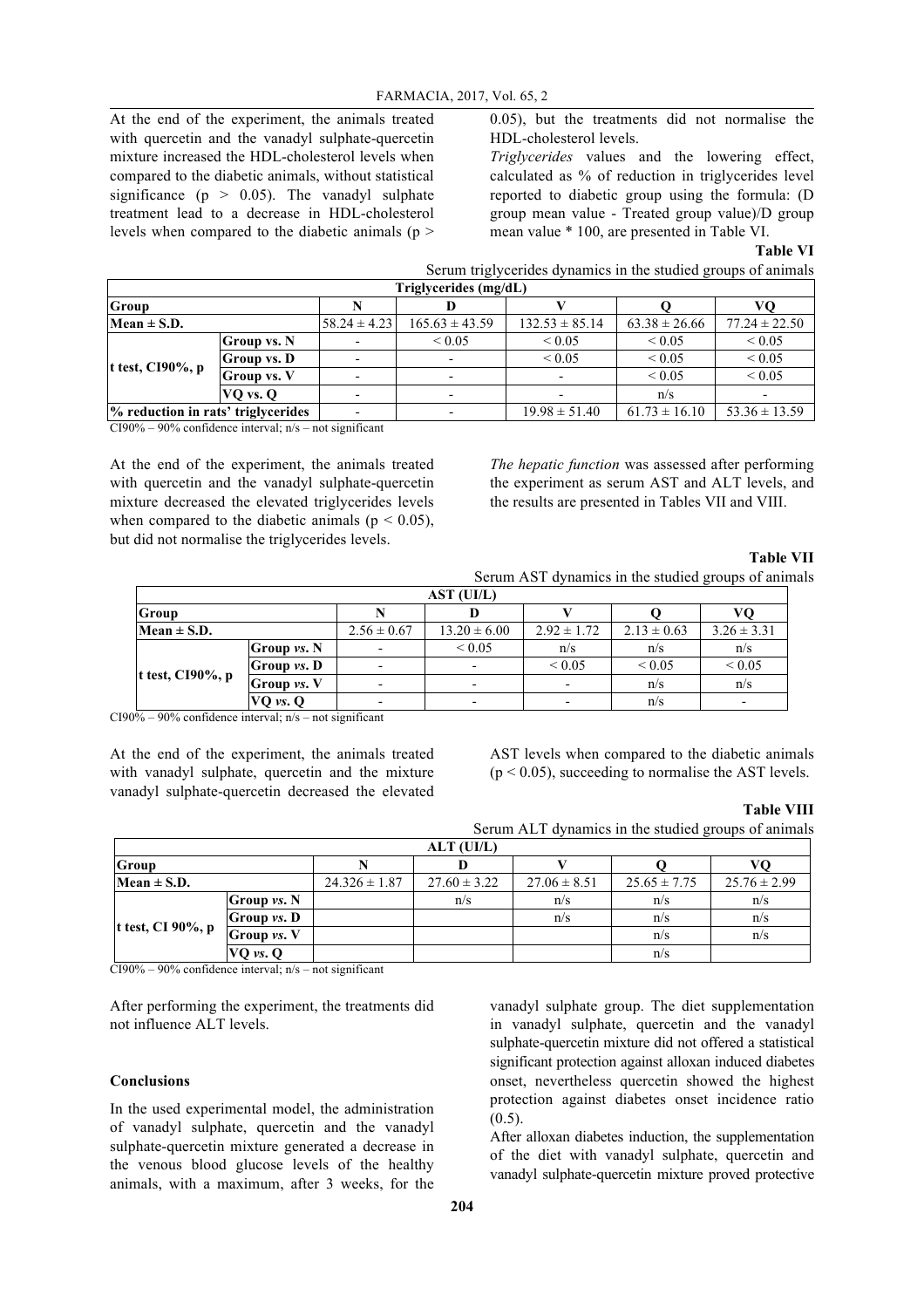effects on hyperglycaemia and impaired lipid metabolism. The supplementation of diet decreased the elevated glycaemia, total cholesterol and triglycerides levels of the animals exposed to alloxan. It was observed a similar increase in the highdensity lipoproteins, when compared to untreated diabetic animals, for the animals exposed to quercetin and to the vanadyl sulphate-quercetin mixture.

## **Acknowledgement**

This work was supported by the PNCDI III grant BM 15/2016 of the Romanian Ministry of Education and Research.

#### **References**

- 1. Poucheret P., Verma S., Grynpas M.D., McNeill J.H., Vanadium and diabetes. *Mol. Cell. Biochem.*, 1998; 188(1-2): 73-80.
- 2. Fedorova E.V., Buriakina A.V., Vorob'eva N.M., Baranova N.I., The vanadium compounds: chemistry, synthesis, insulinomimetic properties. *Biomed. Khim.*, 2014; 60(4): 416-429.
- 3. Uivarosi V., Badea M., Olar R., Velescu B.S., Aldea V., Synthesis and characterization of a new complex of oxovanadium (IV) with naringenin, as potential insulinomimetic agent. *Farmacia*, 2016; 64(2): 175-180.
- 4. Bellomo E., Birla K., Massarotti A., Hogstrand C., Maret W., The metal face of protein tyrosine phosphatase 1B q. *Coord. Chem. Rev.*, 2016; 327- 328: 70-83.
- 5. Zhang H., Yi Y., Feng D., Wang Y., Qin S., Hypoglycemic properties of oxovanadium (IV) coordination compounds with carboxymethyl-carrageenan and carboxymethyl-chitosan in alloxan-induced diabetic mice. *Evidence-based Complement Altern Med.*, 2011; 1-7.
- 6. Pirmoradi L., Noorafshan A., Safaee A., Dehghani G.A., Quantitative assessment of proliferative effects of oral vanadium on pancreatic islet volumes and beta cell numbers of diabetic rats. *Iran Biomed. J.*, 2016; 20(1): 18-25.
- 7. Prasath G.S., Sundaram C.S., Subramanian S.P., Fisetin averts oxidative stress in pancreatic tissues of streptozotocin-induced diabetic rats. *Endocrine*, 2013; 44(2): 359-368.
- 8. Vessal M., Hemmati M., Vasei M., Antidiabetic effects of quercetin in streptozocin-induced diabetic rats. *Comp. Biochem. Physiol. C Toxicol. Pharmacol.*, 2003; 135C: 357-364.
- 9. Kobori M., Masumoto S., Akimoto Y., Takahashi Y., Dietary quercetin alleviates diabetic symptoms and reduces streptozotocin induced disturbance of hepatic gene expression in mice. *Mol. Nutr. Food Res.*, 2009; 53: 859-868.
- 10. Shetty A.K., Rashmi R., Rajan M.G.R., Sambaiah K., Salimath P.V., Antidiabetic influence of quercetin in streptozotocin induced diabetic rats. *Nutrition Research*, 2004; 24: 373-381.
- 11. Steward L.K., Wang Z., Ribnicky D., Soileau J.L., Cefalu W.T., Gettys T.W., Failure of dietary

quercetin to alter the temporal progression of insulin resistance among tissues of C57BL/6J mice during the development of diet-induced obesity. *Diabetologia*, 2009; 52: 514-523.

- 12. Abdelmoaty M.A., Ibrahim M.A., Ahmed N.S., Abdelaziz M.A., Confirmatory studies on the antioxidant and antidiabetic effect of quercetin in rats. *Indian J. Clin. Biochem.*, 2010; 25(2): 188-192.
- 13. Li M., Ding W., Smee J.J., Baruah B., Willsky G.R., Crans D.C., Anti-diabetic effects of vanadium(III, IV, V)-chlorodipicolinate complexes in streptozotocininduced diabetic rats. *Biometals*, 2009; 22(6): 895-905.
- 14. Verma S., Cam M.C., McNeill J.H., Nutritional factors that can favorably influence the glucose/ insulin system: vanadium. *J. Am. Coll. Nutr.*, 1998; 17(1): 11-18.
- 15. Crans D.C., Chemistry and insulin-like properties of vanadium (IV) and vanadium (V) compounds. *J. Inorg. Biochem.*, 2000; 80(1-2): 123-131.
- 16. Negreş S., Dinu M., Ancuceanu R.V., Olaru, T.O., Ghica, M.V., Şeremet, O.C., Zbârcea, C.E., Velescu, B.Ş., Ştefănescu, E., Chiriţă, C., Correlations *in silico*/*in vitro*/*in vivo* regarding determinating acute toxicity in non-clinical experimental trial, according to bioethic regulations inforced by the european union. *Farmacia*, 2015; 63(6): 877-885.
- 17. Llobet J.M., Domingo J.L., Acute toxicity of vanadium compounds in rats and mice. *Toxicol. Lett.*, 1984; 23(2): 227-231.
- 18. Kamalakkannan N., Prince P.S.M., Antihyperglycaemic and antioxidant effect of rutin, a polyphenolic flavonoid, in streptozotocin-induced diabetic wistar rats. *Basic Clin. Pharmacol. Toxicol.*, 2006; 98(1): 97-103.
- 19. Annapurna A., Reddy C.S., Akondi R.B., Rao S.R.C., Cardioprotective actions of two bioflavonoids, quercetin and rutin, in experimental myocardial infarction in both normal and streptozotocininduced type I diabetic rats. *J. Pharm. Pharmacol.*, 2009; 61(10): 1365-1374.
- 20. Velescu B., Uivarosi V., Negres S., Effect of di-µhydroxo-bis (quercetinatooxovanadium (IV)) complex on alloxan-induced diabetic rats. *Farmacia*, 2012; 60(4): 696-710.
- 21. Margina D., Velescu B., Uivarosi V., Aldea V., Negres S., Mitrea N., Evaluation of insulin-mimetic activity of new vanadyl-flavonoid complexes in alloxan-induced diabetes. *FEBS Journal*, 2010; 277: 61-63.
- 22. Diaconu C., Nastasă A., Zaki A.R., Arsalan M., Type 2 diabetes: a driver for chronic heart failure. The 2<sup>nd</sup> International Conference on Interdisciplinary Management of Diabetes Mellitus and its Complications, INTERDIAB 2016, 3-5 March, Bucharest, Romania, Diabetes Mellitus as Cardiovascular Disease, Ed. Niculescu Bucureşti, 201-210.
- 23. Drăgoi C.M., Nicolae A.C., Grigore C., Dinu-Pîrvu C.E., Arsene A.L., Characteristics of glucose homeostasis and lipidic profile in a hamster metabolic syndrome model, after the co-administration of melatonin and irbesartan in a multiparticulate pharmaceutical formulation. The 2nd International Conference on Interdisciplinary Management of Diabetes Mellitus and its Complications, INTERDIAB